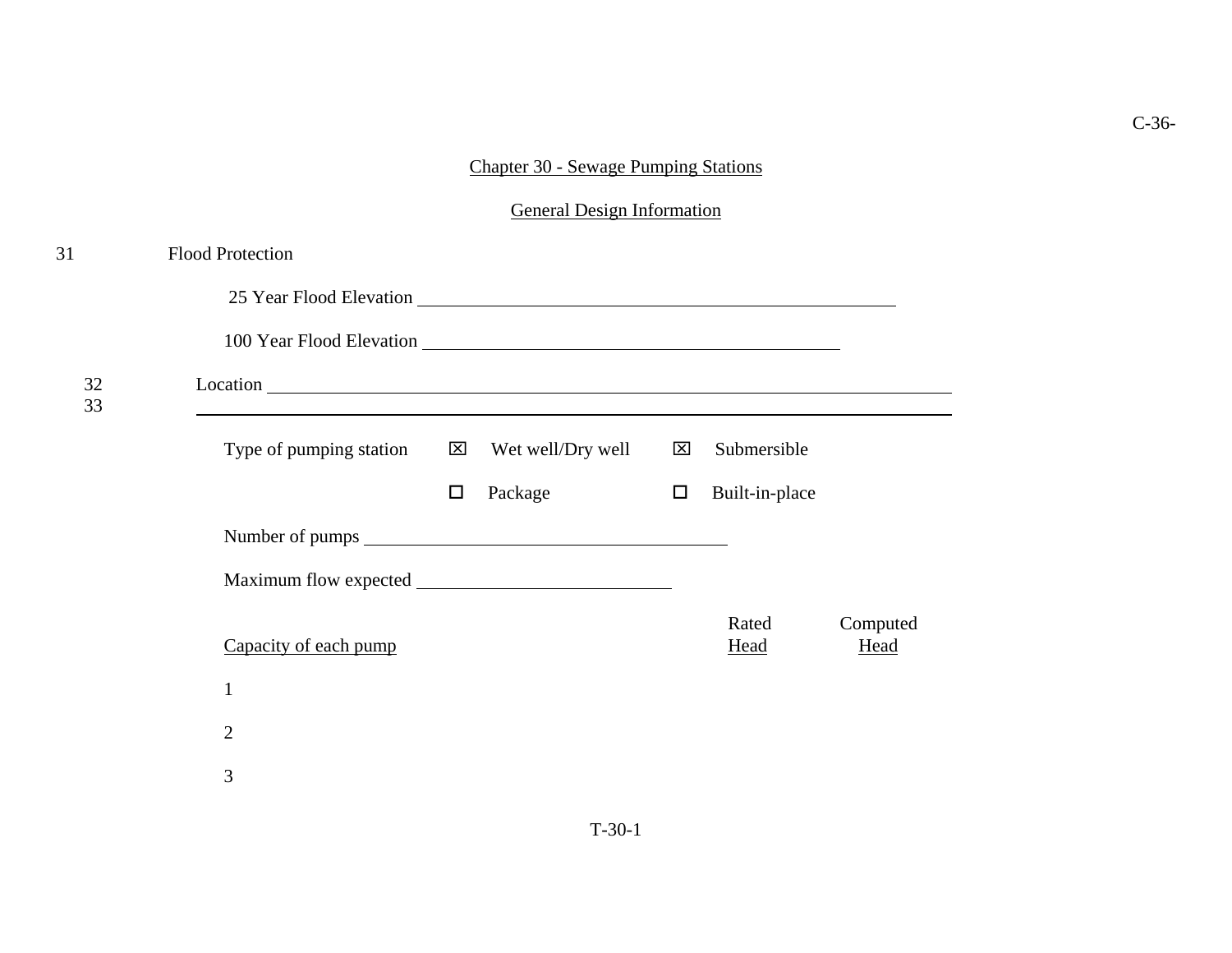C-36-

| Standard Ref. | <b>Item Under Review</b>                                                                                                                                                           | Stand.                    | This<br>Project | Fac.<br>Plan<br>Ref. | P&S<br>Ref. |
|---------------|------------------------------------------------------------------------------------------------------------------------------------------------------------------------------------|---------------------------|-----------------|----------------------|-------------|
| 31            | General                                                                                                                                                                            |                           |                 |                      |             |
| 31.1          | Structures and electrical and mechanical equipment protected<br>from physical damage by 100 yr. flood and will remain fully<br>operational and accessible during the 25 yr. flood? | Yes                       |                 |                      |             |
| 31.2          | Pumping station is readily accessible by maintenance vehicles<br>during all weather conditions?                                                                                    | Yes                       |                 |                      |             |
| 31.3          | Special consideration given to design of the wet well and piping to<br>avoid operational problems from the accumulation of grit?                                                   | Yes                       |                 |                      |             |
| 32            | Design                                                                                                                                                                             | Wet Well                  |                 |                      |             |
| 32.1          | Type of sewage pumping station?                                                                                                                                                    | <sub>or</sub><br>Dry Well |                 |                      |             |
| 32.21         | Dry wells, including their superstructure, are completely separated<br>from the wet well?                                                                                          | Yes                       |                 |                      |             |
| 32.22         | Provisions made to facilitate removal of pumps, motors, and other<br>mechanical and electrical equipment?                                                                          | Yes                       |                 |                      |             |
| 32.23         | Suitable and safe means of access provided to dry wells, and to<br>wet wells containing either bar screens or mechanical equipment?                                                | Yes                       |                 |                      |             |
|               | For built-in place pump stations, a stairway with rest landings<br>provided at vertical intervals not to exceed 12 ft.?                                                            | Yes                       |                 |                      |             |
|               | For factory built pump stations over 15 ft. deep, a rigidly fixed<br>landing provided at vertical intervals not to exceed 10 ft.?                                                  | Yes                       |                 | $---$                |             |
|               |                                                                                                                                                                                    |                           |                 |                      |             |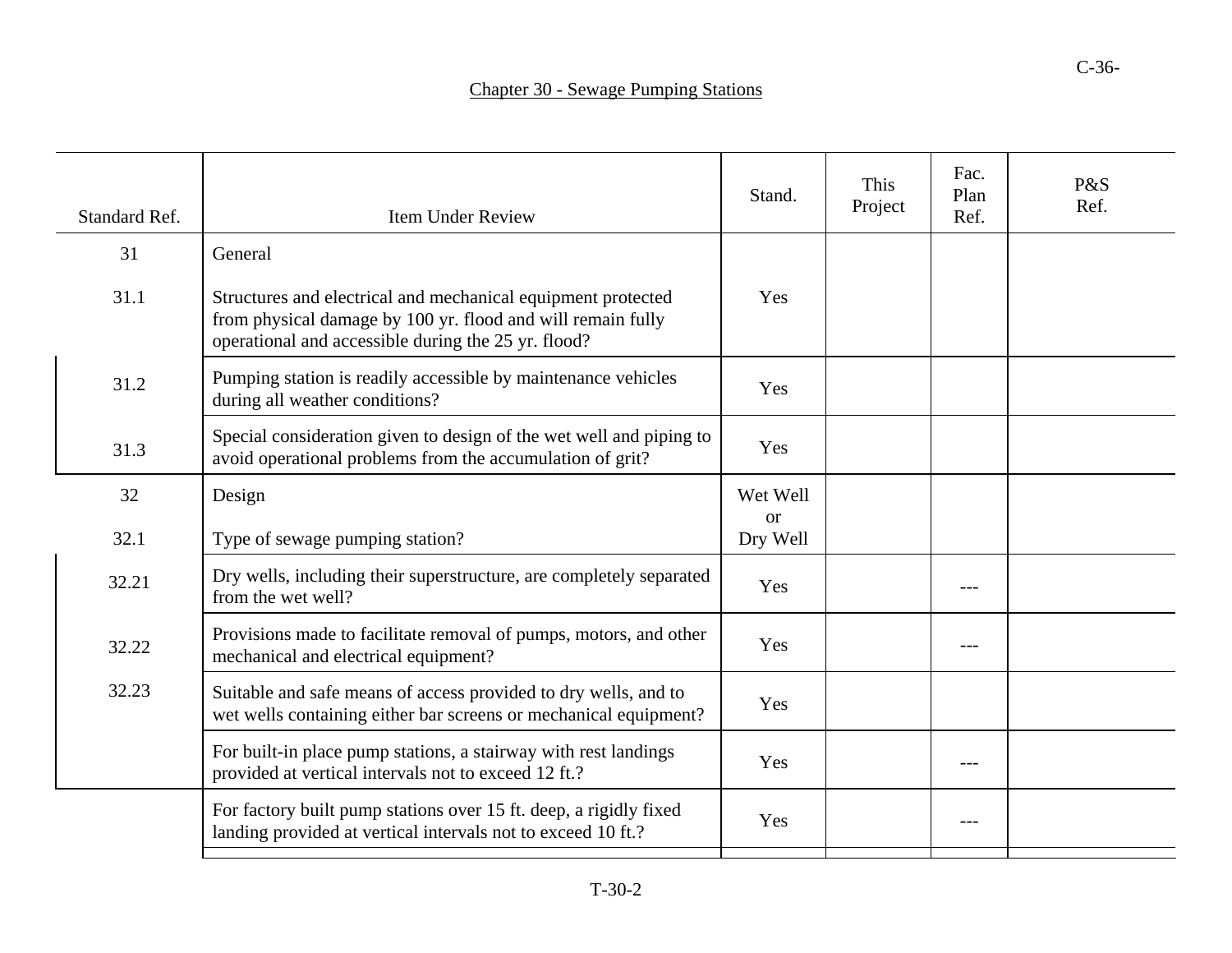| <b>Standard Ref.</b> | <b>Item Under Review</b>                                                                                                                                                                                      | Stand. | This<br>Project | Fac.<br>Plan<br>Ref. | P&S<br>Ref. |
|----------------------|---------------------------------------------------------------------------------------------------------------------------------------------------------------------------------------------------------------|--------|-----------------|----------------------|-------------|
|                      | Where landing is used, a suitable and rigidly fixed barrier<br>provided to prevent an individual from falling past the<br>intermediate landing?                                                               | Yes    |                 | ---                  |             |
|                      | If manlift or elevator used, emergency access included in design?                                                                                                                                             | Yes    |                 |                      |             |
|                      | Stairways designed to meet the provisions of 46.5?                                                                                                                                                            | Yes    |                 | $---$                |             |
| 32.24                | Selection of materials - Consideration given to the presence of<br>hydrogen sulfide and other corrosive gases, greases, oils, and<br>other constituents frequently present in sewage?                         | Yes    |                 | ---                  |             |
| 32.3<br>32.31        | <b>Pumps and Pneumatic Ejections</b><br>At least 2 pumps or pneumatic ejectors provided?                                                                                                                      | Yes    |                 |                      |             |
|                      | Minimum of 3 pumps provided for flows $>1$ mgd?                                                                                                                                                               | Yes    |                 |                      |             |
|                      | If only 2 units provided, both have same capacity and each is<br>capable of handling flows in excess of expected maximum flow?                                                                                | Yes    |                 |                      |             |
|                      | If 3 or more provided, units designed to fit actual flow conditions<br>and of such capacity that with any one unit out of service the<br>remaining units will have capacity to handle maximum sewage<br>flow? | Yes    |                 |                      |             |
|                      |                                                                                                                                                                                                               |        |                 |                      |             |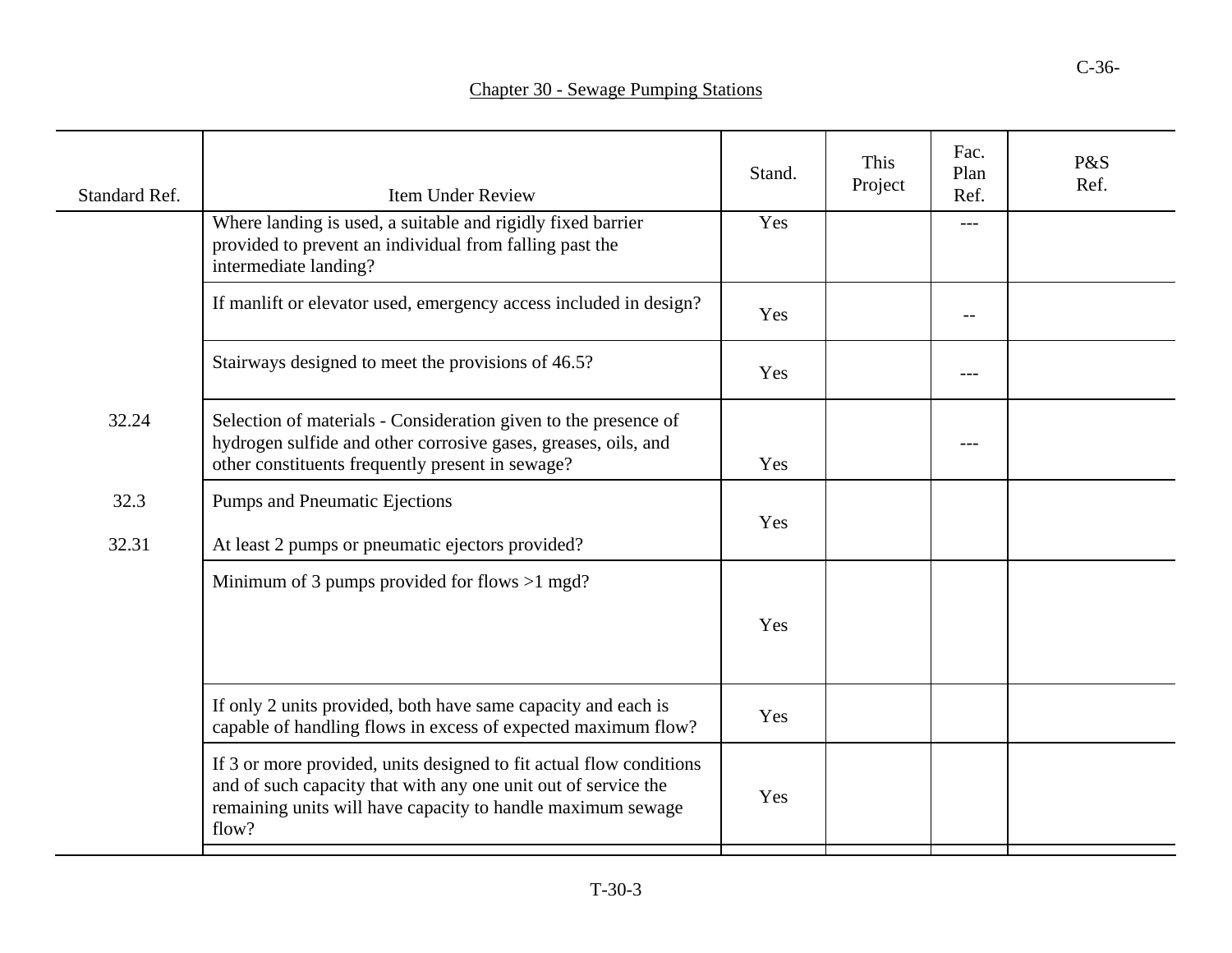| Standard Ref. | <b>Item Under Review</b>                                                                                                                                                                                                                     | Stand.           | This<br>Project | Fac.<br>Plan<br>Ref. | P&S<br>Ref. |
|---------------|----------------------------------------------------------------------------------------------------------------------------------------------------------------------------------------------------------------------------------------------|------------------|-----------------|----------------------|-------------|
| 32.32         | Pumps handling combined sewage preceded by rapidly accessible<br>bar racks?                                                                                                                                                                  | Yes              |                 |                      |             |
|               | Max. bar rack spacing?                                                                                                                                                                                                                       | $2\frac{1}{2}$ " |                 | $---$                |             |
|               | Mechanical hoist provided with bar rack?                                                                                                                                                                                                     | Yes              |                 |                      |             |
|               | Where warranted, mechanically cleaned and/or duplicate bar racks<br>provided?                                                                                                                                                                | Yes              |                 |                      |             |
|               | Pumps handling separate sanitary sewage from 30" or larger<br>diameter sewers protected by bar racks?                                                                                                                                        | Yes              |                 |                      |             |
|               | For small pumping stations, protection from clogging considered?                                                                                                                                                                             | Yes              |                 | $---$                |             |
| 32.33         | Sphers size that can be passed by pumps (except grinder pumps)?                                                                                                                                                                              | 3"<br>min.       |                 |                      |             |
|               | Diameter of pump suction piping (except grinder pumps)?                                                                                                                                                                                      | 4"<br>min.       |                 |                      |             |
|               | Diameter of pump discharge piping (except grinder pumps)?                                                                                                                                                                                    | 4"<br>min.       |                 |                      |             |
| 32.34         | Under normal operating conditions, pump will operate under a<br>positive suction head?                                                                                                                                                       | Yes              |                 | ---                  |             |
| 32.35         | Electrical systems and components in raw sewage wet wells, or in<br>enclosed or partially enclosed spaces where flammable gases may<br>be present, comply with NEC requirements for Class 1, Group D,<br>Div. 1 locations (explosion-proof)? | Yes              |                 | ---                  |             |
|               | Equipment in wet well suitable for use under corrosive                                                                                                                                                                                       | Yes              |                 | $---$                |             |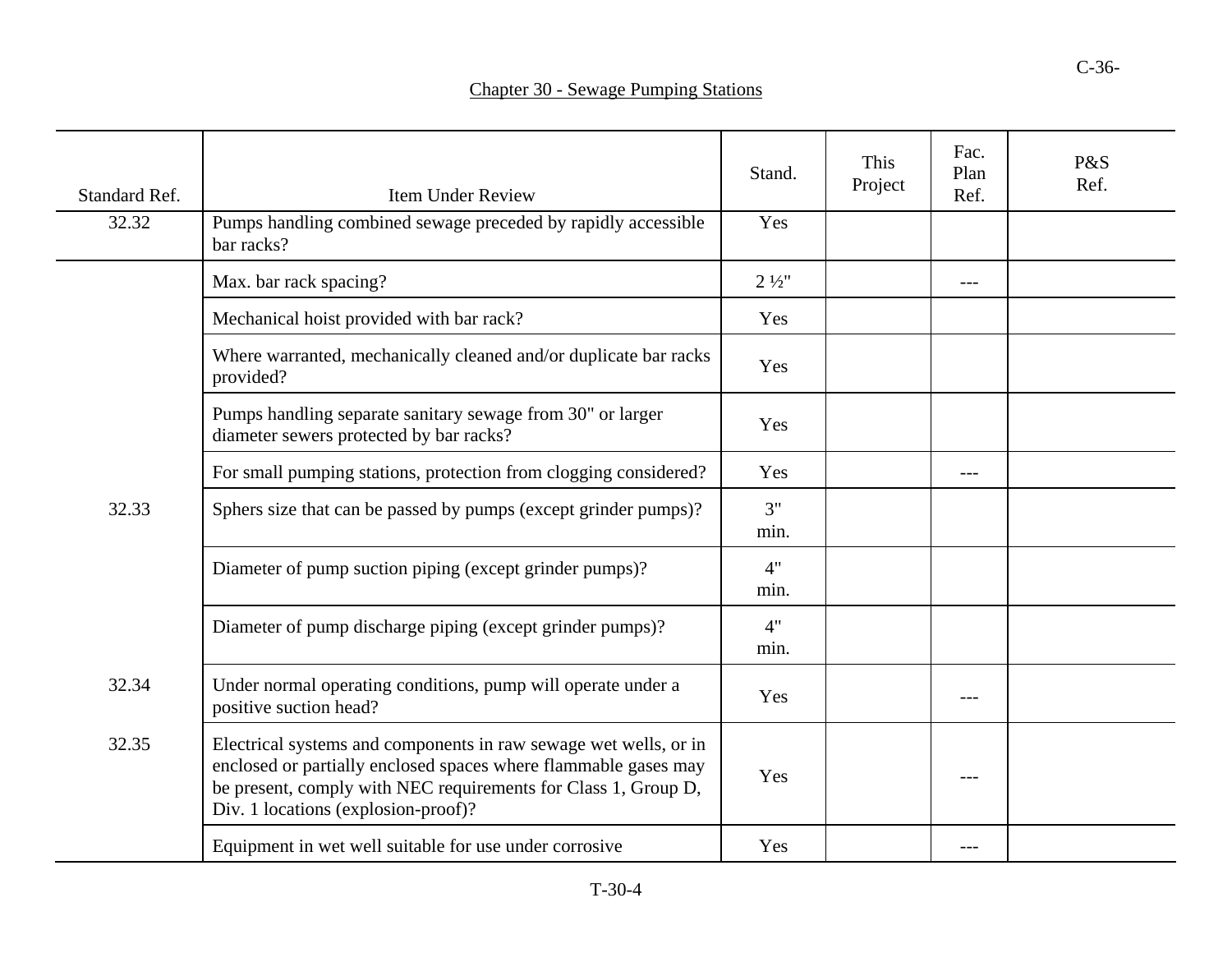| Standard Ref. | <b>Item Under Review</b>                                                                                            | Stand. | This<br>Project | Fac.<br>Plan<br>Ref. | P&S<br>Ref. |
|---------------|---------------------------------------------------------------------------------------------------------------------|--------|-----------------|----------------------|-------------|
|               | conditions?                                                                                                         |        |                 |                      |             |
|               | Each flexible cable provided with watertight seal and separate<br>strain relief?                                    | Yes    |                 | ---                  |             |
|               | Fused disconnect switch provided above ground, and<br>weatherproof (NEMA 3 R)?                                      | Yes    |                 | ---                  |             |
| 32.36         | Each pump has an individual intake?                                                                                 | Yes    |                 | $---$                |             |
|               | Wet well design avoids turbulence near intake, with intake piping<br>as straight and short as possible?             | Yes    |                 | ---                  |             |
| 32.37         | For dry wells, a separate sump pump with dual check valves<br>provided, with discharge located as high as possible? | Yes    |                 | ---                  |             |
|               | Floor and walkway surfaces sloped to point of drainage?                                                             | Yes    |                 | $---$                |             |
|               | Pump seal water piped to sump?                                                                                      | Yes    |                 | $---$                |             |
| 32.4          | Controls                                                                                                            | a, b,  |                 | ---                  |             |
| 32.41         | Type of control system: (a) air bubbler, (b) encapsulated float, or<br>(c) flow measuring?                          | or c   |                 |                      |             |
|               | Control system electrical equipment complies with NEC<br>requirements for Class 1, Group D, Division 1 location?    | Yes    |                 | ---                  |             |
| 32.42         | Control system located away from turbulence of incoming flow                                                        | Yes    |                 | ---                  |             |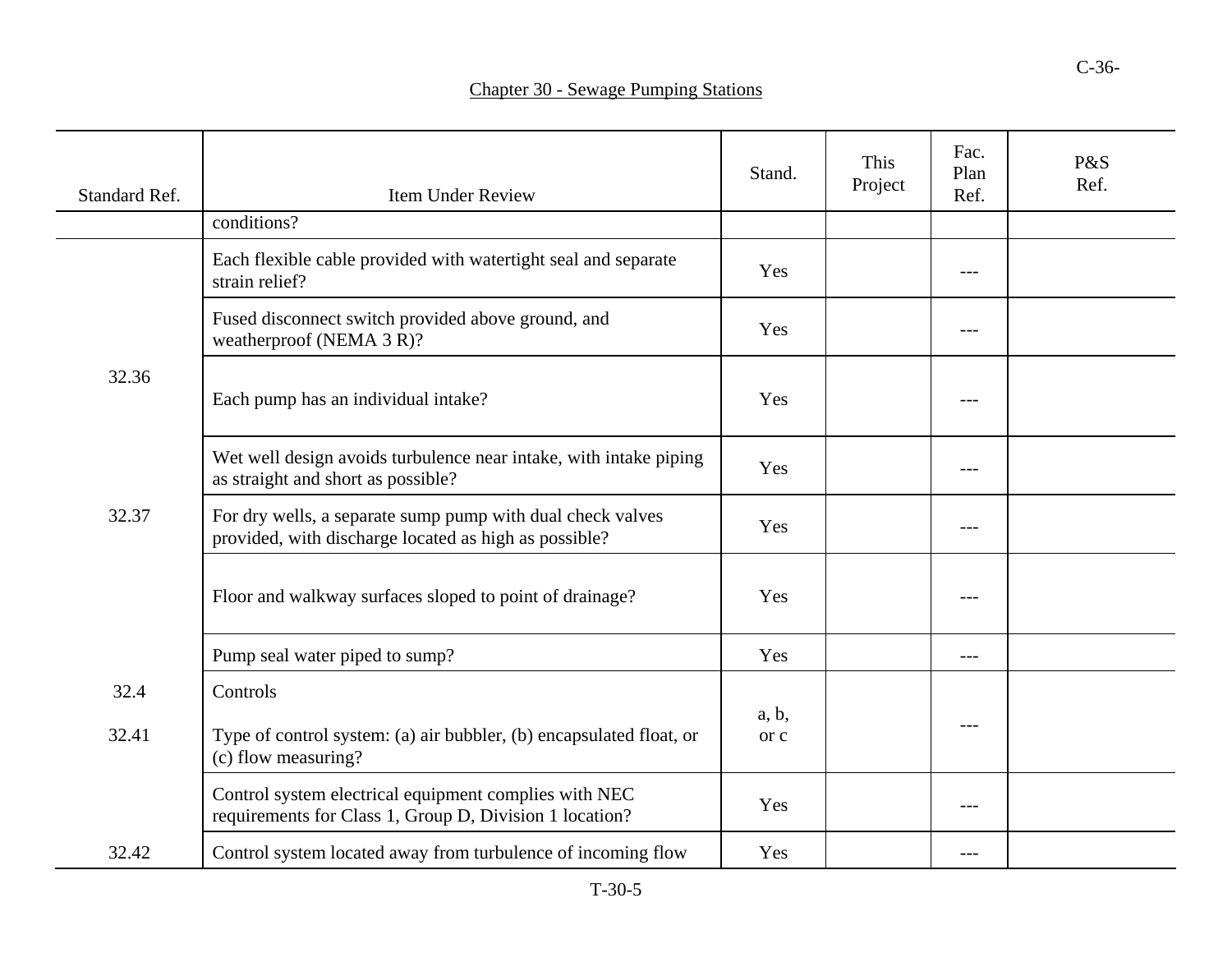| <b>Chapter 30 - Sewage Pumping Stations</b> |  |  |
|---------------------------------------------|--|--|
|---------------------------------------------|--|--|

| Standard Ref. | <b>Item Under Review</b>                                                                                             | Stand.          | This<br>Project | Fac.<br>Plan<br>Ref. | P&S<br>Ref. |
|---------------|----------------------------------------------------------------------------------------------------------------------|-----------------|-----------------|----------------------|-------------|
|               | and pump suction?                                                                                                    |                 |                 |                      |             |
| 32.43         | Provisions included to automatically alternate the pumps in use?                                                     | Yes             |                 |                      |             |
| 32.5          | Valves                                                                                                               |                 |                 |                      |             |
| 32.51         | Suitable shutoff valves on suction line of each pump, except<br>submersible and vacuum primed?                       | Yes             |                 | ---                  |             |
| 32.52         | Suitable shutoff and check valves on discharge line of each pump?                                                    | Yes             |                 | $---$                |             |
|               | Check valves suitable for material being handled?                                                                    | Yes             |                 | $---$                |             |
|               | Check valve location acceptable (not on vertical piping)?                                                            | Yes             |                 | $---$                |             |
|               | All valves capable of withstanding normal pressure and water<br>hammer?                                              | Yes             |                 | ---                  |             |
| 32.53         | Valves located outside of wet well?                                                                                  | Yes             |                 | $---$                |             |
| 32.6          | Wet Wells                                                                                                            | Yes             |                 |                      |             |
| 32.61         | Is wet well divided into multiple sections, properly<br>interconnected, to facilitate repairs and cleaning?          | Desire-<br>able |                 | ---                  |             |
| 32.62         | Size adequate to avoid heat buildup in pump motor and to avoid<br>septic conditions due to excessive detention time? | Yes             |                 | $---$                |             |
| 32.63         | Slope of wet well floor to hopper bottom?                                                                            | 1:1<br>min.     |                 | $---$                |             |
| 32.7          | Ventilation                                                                                                          | Yes             |                 |                      |             |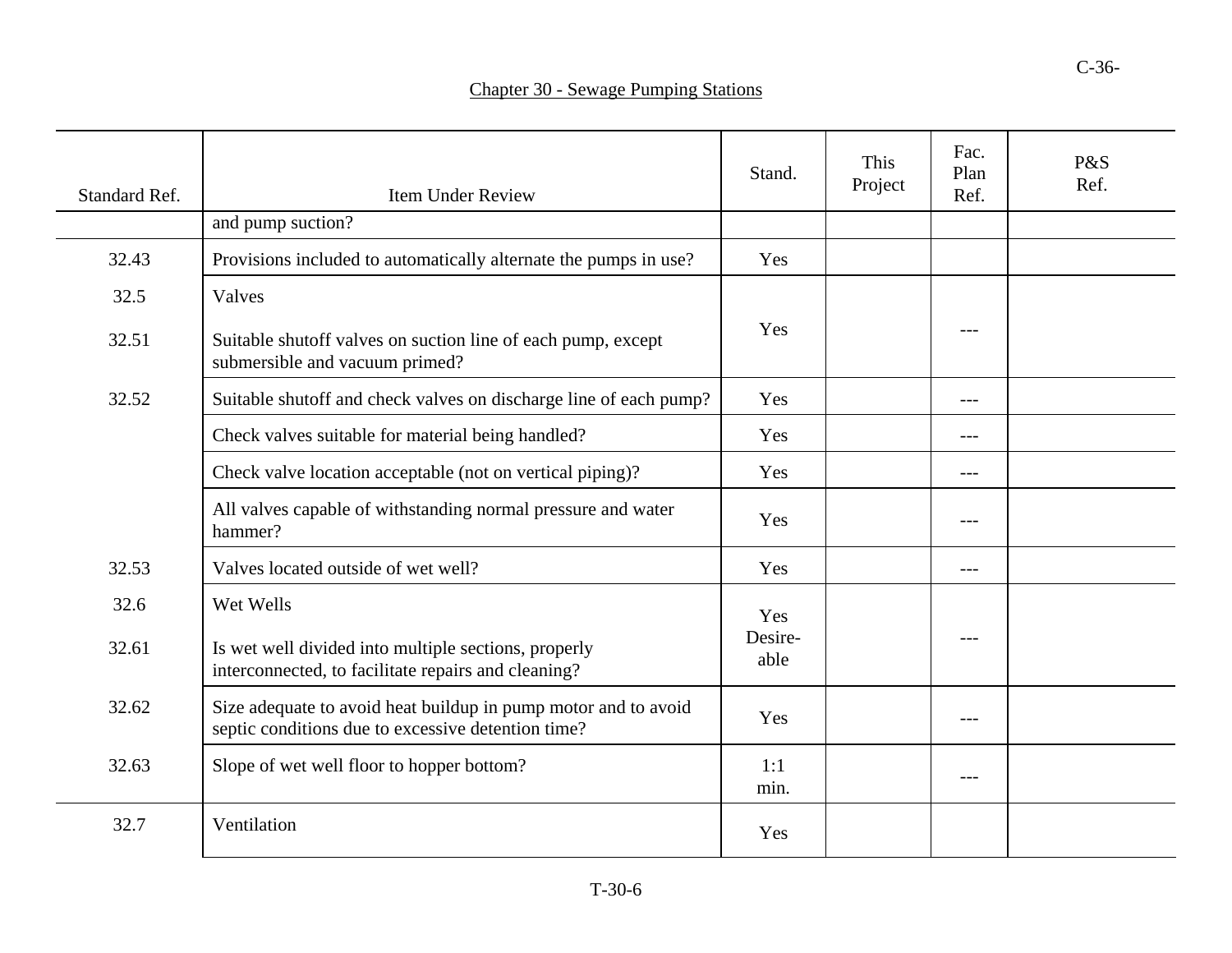## Chapter 30 - Sewage Pumping Stations

| Standard Ref.     | <b>Item Under Review</b>                                                                                                                                                                                                                          | Stand. | This<br>Project | Fac.<br>Plan<br>Ref. | P&S<br>Ref. |
|-------------------|---------------------------------------------------------------------------------------------------------------------------------------------------------------------------------------------------------------------------------------------------|--------|-----------------|----------------------|-------------|
|                   | Adequate ventilation provided?                                                                                                                                                                                                                    |        |                 |                      |             |
|                   | If below ground, has mechanical ventilation been provided and so<br>arranged as to independently ventilate the dry well and the wet<br>well, with no interconnection, if equipment requiring maintenance<br>or inspection is located in wet well? | Yes    |                 |                      |             |
|                   | Fan wheel for mechanical ventilation fabricated from non-<br>sparking material?                                                                                                                                                                   | Yes    |                 | ---                  |             |
| 32.71             | If continuous, minimum air turnover rate per hour?                                                                                                                                                                                                | 12     |                 | ---                  |             |
|                   | If intermittent, minimum air turnover rate per hour?                                                                                                                                                                                              | 30     |                 |                      |             |
| 32.72             | If continuous, minimum air turnover rate per hour?                                                                                                                                                                                                | 6      |                 |                      |             |
|                   | If intermittent, minimum air turnover rate per hour?                                                                                                                                                                                              | 30     |                 | ---                  |             |
| 32.8              | Suitable devices provided for measuring sewage flow?                                                                                                                                                                                              |        |                 |                      |             |
| 32.9<br>(TIP #14) | Potable water supply complies with Section 42.62 and TIP #14?<br>(No Physical connection with pumping station.)                                                                                                                                   | Yes    |                 |                      |             |
| 33                | <b>Suction Lift Pumps</b>                                                                                                                                                                                                                         |        |                 |                      |             |
|                   | Type of suction list pumps provided:                                                                                                                                                                                                              | a or b |                 | ---                  |             |
|                   | (a) self-priming, or (b) vacuum-priming?                                                                                                                                                                                                          |        |                 |                      |             |
|                   | Pump stations using dynamic suction lifts exceeding the limits<br>outlined in sections 33.1 and 33.2 have factory certification of<br>pump performance and detailed calculations submitted for                                                    | Yes    |                 | ---                  |             |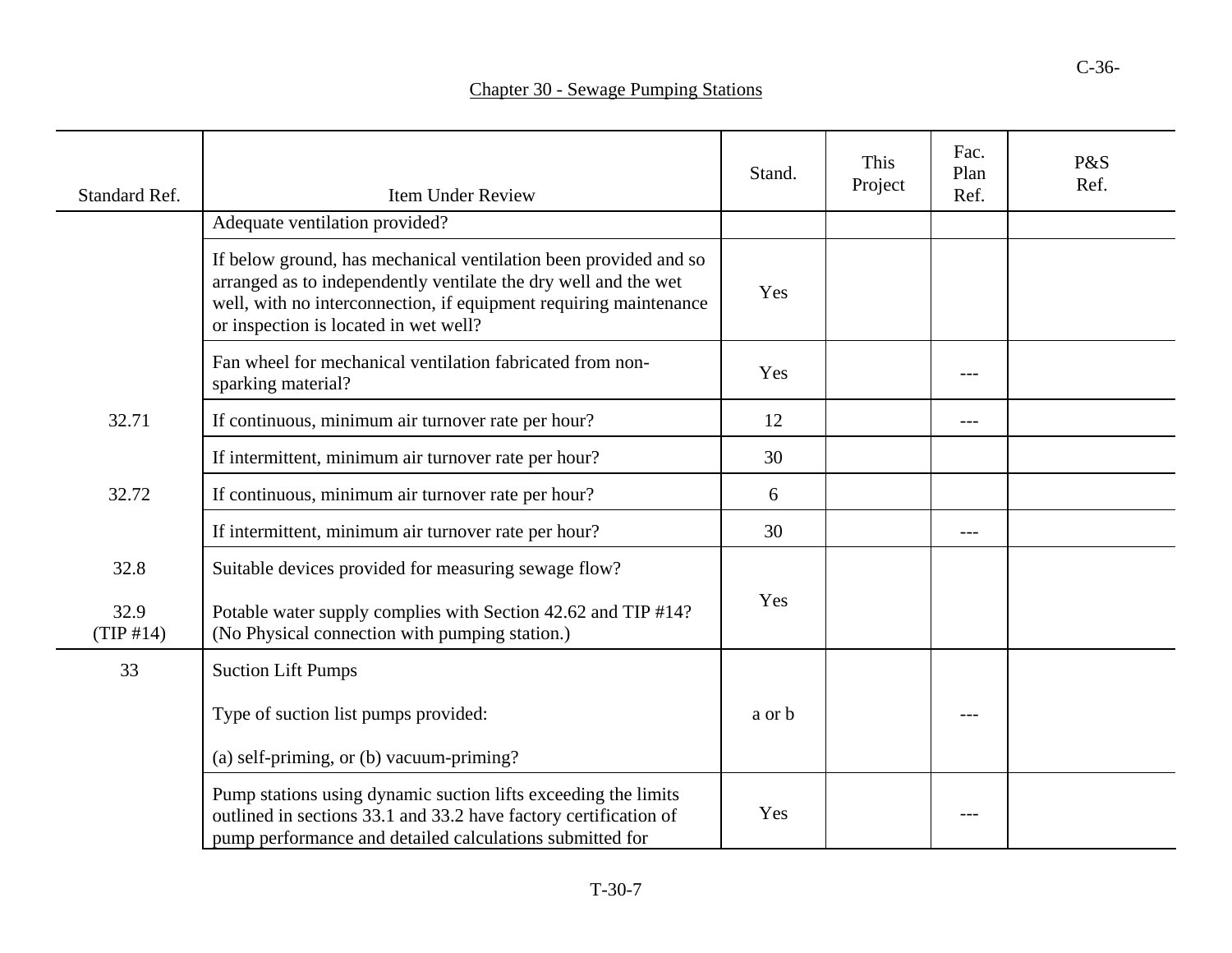|  | <b>Chapter 30 - Sewage Pumping Stations</b> |
|--|---------------------------------------------|
|--|---------------------------------------------|

| Standard Ref. | <b>Item Under Review</b>                                                                                                                              | Stand. | This<br>Project | Fac.<br>Plan<br>Ref. | P&S<br>Ref. |
|---------------|-------------------------------------------------------------------------------------------------------------------------------------------------------|--------|-----------------|----------------------|-------------|
|               | review?                                                                                                                                               |        |                 |                      |             |
|               | Pump equipment compartment above grade or offset and<br>effectively isolated from wet well?                                                           | Yes    |                 | ---                  |             |
|               | Wet well access other than through equipment compartment?                                                                                             | Yes    |                 | $---$                |             |
|               | Valving located outside wet well?                                                                                                                     | Yes    |                 | ---                  |             |
| 33.1          | <b>Self-Priming Pumps</b>                                                                                                                             |        |                 |                      |             |
|               | Pumps capable of rapid priming and repriming at the "lead pump<br>on" elevation, automatically, under design operating conditions?                    | Yes    |                 |                      |             |
|               | Suction piping not exceeding pump suction size and not exceeding<br>25 ft. in total length?                                                           | Yes    |                 | ---                  |             |
|               | Priming lift at "lead pump on" elevation includes safety factor of<br>at least 4 ft. from max. allow. priming lift at design operating<br>conditions? | Yes    |                 | ---                  |             |
|               | Combined total maximum dynamic suction lift at "pump off"<br>elevation and required NPSH at design operating conditions?                              | 22 ft. |                 |                      |             |
| 33.2          | Vacuum - Priming Pump                                                                                                                                 |        |                 |                      |             |
|               | Dual vacuum pumps provided capable of automatically and<br>completely removing air from suction list pump?                                            | Yes    |                 |                      |             |
|               | Combined total maximum dynamic suction list at "pump off"<br>elevation and required NPSH at design operating conditions?                              | 22 ft. |                 | ---                  |             |
| 34            | <b>Submersible Pump Stations</b>                                                                                                                      | Yes    |                 |                      |             |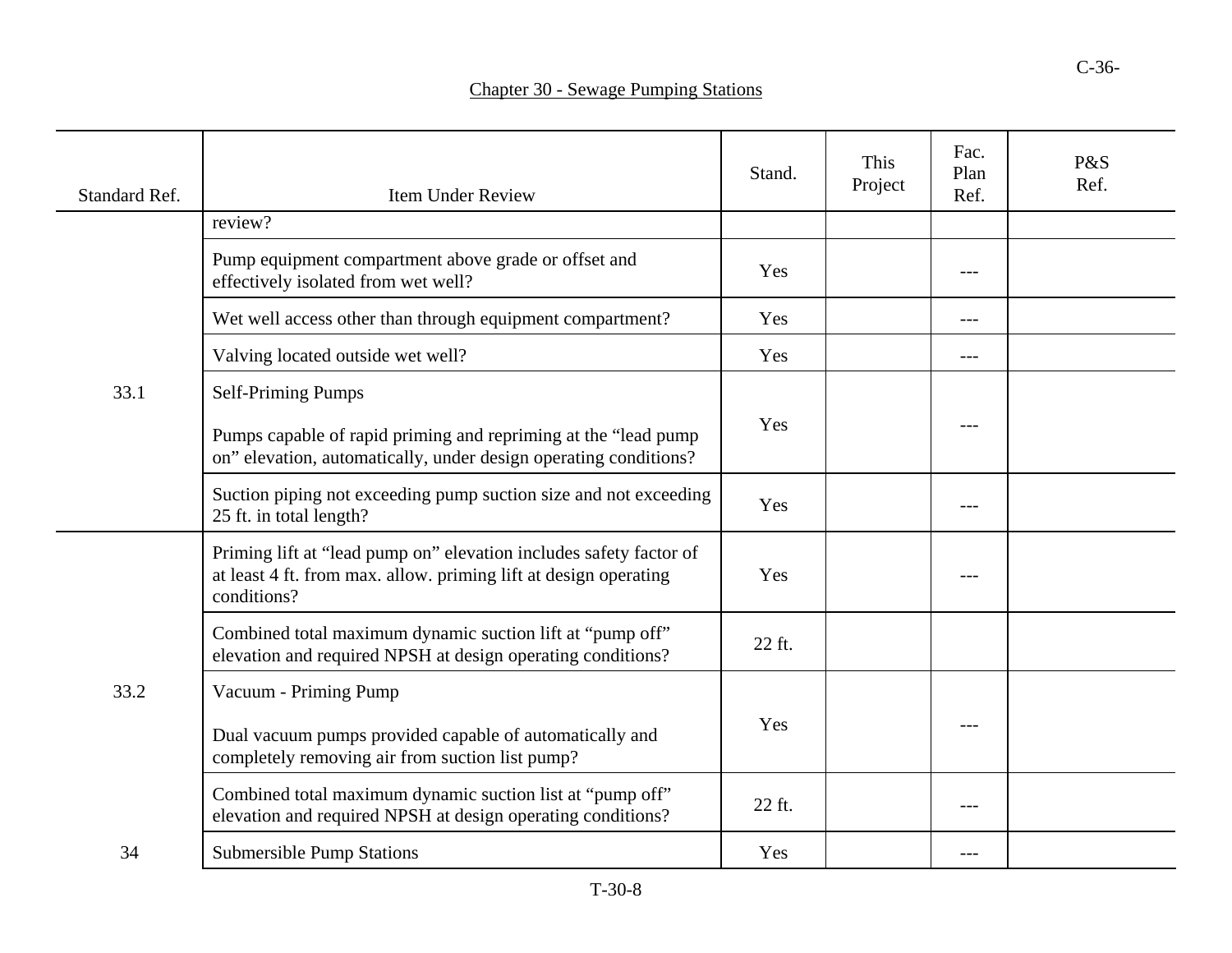| Standard Ref. | <b>Item Under Review</b>                                                                                                                                                                                                          | Stand. | This<br>Project | Fac.<br>Plan<br>Ref. | P&S<br>Ref. |
|---------------|-----------------------------------------------------------------------------------------------------------------------------------------------------------------------------------------------------------------------------------|--------|-----------------|----------------------|-------------|
|               | Provisions under Section 32 being met?                                                                                                                                                                                            |        |                 |                      |             |
| 34.1          | Pumps and motors designed specifically for raw sewage use,<br>including totally submerged operation during a portion of each<br>pumping cycle?                                                                                    | Yes    |                 | ---                  |             |
|               | Effective method provided to detect shaft seal failure or potential<br>seal failure?                                                                                                                                              | Yes    |                 | $---$                |             |
|               | Motor of squirrel-cage type design without brushes or other arc<br>producing mechanisms?                                                                                                                                          | Yes    |                 | $---$                |             |
| 34.2          | Pumps readily removable and replaceable without dewatering wet<br>well or disconnecting any wet well piping?                                                                                                                      | Yes    |                 |                      |             |
| 34.31         | Strain relief and disconnection from outside wet well provided for<br>electrical supply, control and alarm circuits?                                                                                                              | Yes    |                 | ---                  |             |
|               | Terminals and connectors - located outside wet well or use water-<br>tight seals. If outside, use weather proof equipment.                                                                                                        | Yes    |                 | $---$                |             |
| 34.32         | MCC located outside wet well and protected by conduit seal or<br>other appropriate measures meeting NEC requirements, with seal<br>located so that motor may be removed and electrically<br>disconnected without disturbing seal? | Yes    |                 | $---$                |             |
| 34.33         | Pump motor power cords meet requirements of Mine Safety and<br>Health Administration for trailing cables?                                                                                                                         | Yes    |                 | $---$                |             |
|               | Ground Fault Interruption protection provided to deenergize the<br>circuit in event of failure in cable electrical integrity?                                                                                                     | Yes    |                 | $---$                |             |
|               |                                                                                                                                                                                                                                   |        |                 |                      |             |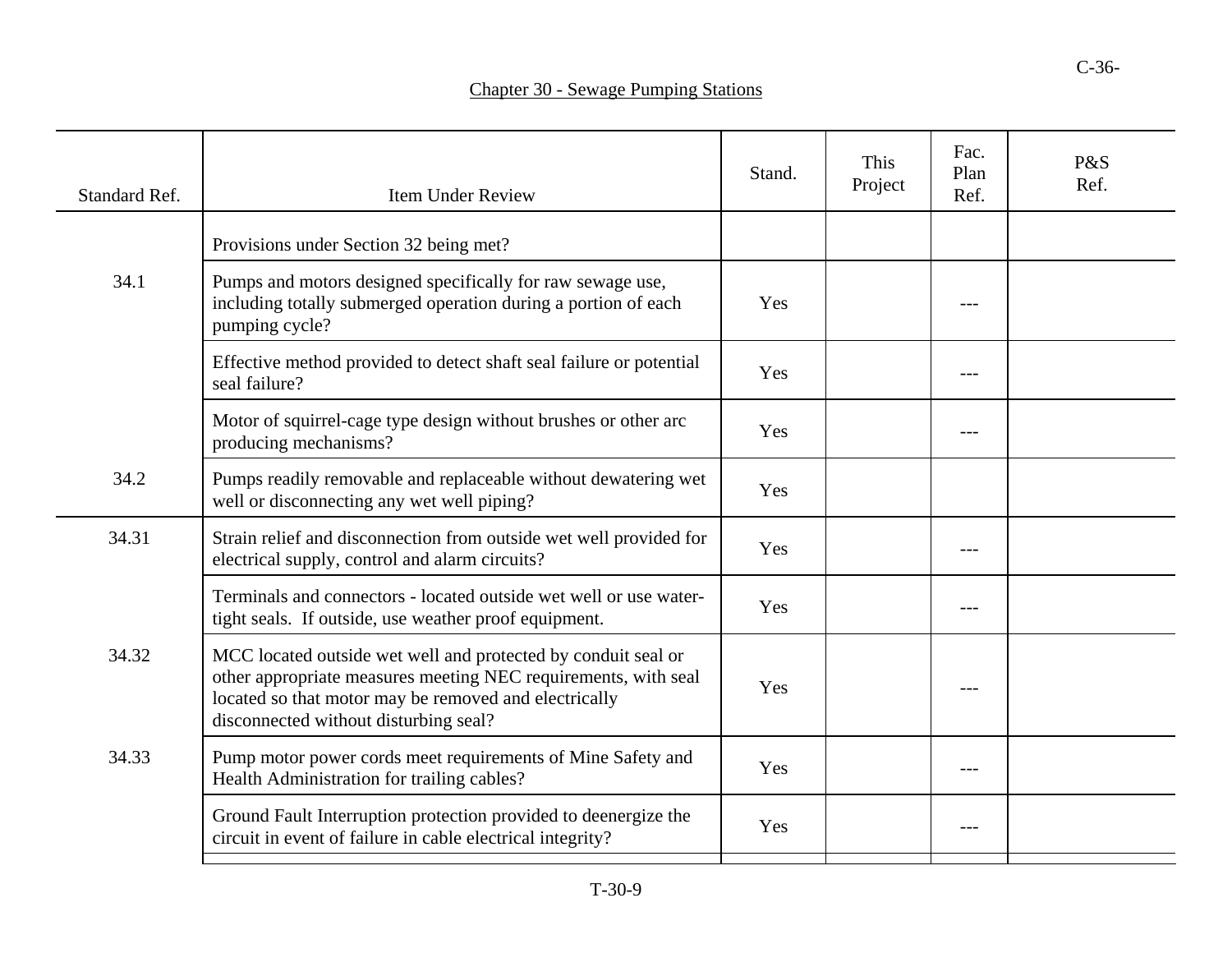| Standard Ref. | <b>Item Under Review</b>                                                                                                                                                                                                                                        | Stand.                 | This<br>Project | Fac.<br>Plan<br>Ref. | P&S<br>Ref. |
|---------------|-----------------------------------------------------------------------------------------------------------------------------------------------------------------------------------------------------------------------------------------------------------------|------------------------|-----------------|----------------------|-------------|
|               | Power cord terminal fittings corrosion-resistant, constructed to<br>prevent entry of moisture into cable, provided with strain relief,<br>and designated to facilitate field connecting?                                                                        | Yes                    |                 | $---$                |             |
| 34.4          | Valves required under 32.5 located in a separate valve pit, drain to<br>the wet well, or to the soil?                                                                                                                                                           | Yes                    |                 |                      |             |
| 35            | <b>Alarm Systems</b>                                                                                                                                                                                                                                            |                        |                 |                      |             |
|               | Alarm system provided to activate in cases of power failure, pump<br>failure, use of lag pump, unauthorized entry, or any cause of pump<br>station malfunction?                                                                                                 | Yes                    |                 |                      |             |
|               | Alarms telemetered to a remote location or audio-visual alarm<br>system provided?                                                                                                                                                                               | Yes                    |                 | $- - -$              |             |
| 36            | <b>Emergency Operation</b><br>Suitable controlled high-level wet well overflow and/or use of<br>storage/detention tanks or basins provided to supplement alarm<br>systems and emergency power generation for times of flood,<br>power failure or other reasons? | Yes<br>Desire-<br>able |                 | $---$                |             |
| 36.1          | Which of the following methods utilized to prevent or minimize<br>overflows?<br>(a) Storage capacity of system<br>(b) In-place or portable pump driven by an internal combustion                                                                                | a,b,<br>or c           |                 |                      |             |
|               | engine.                                                                                                                                                                                                                                                         |                        |                 |                      |             |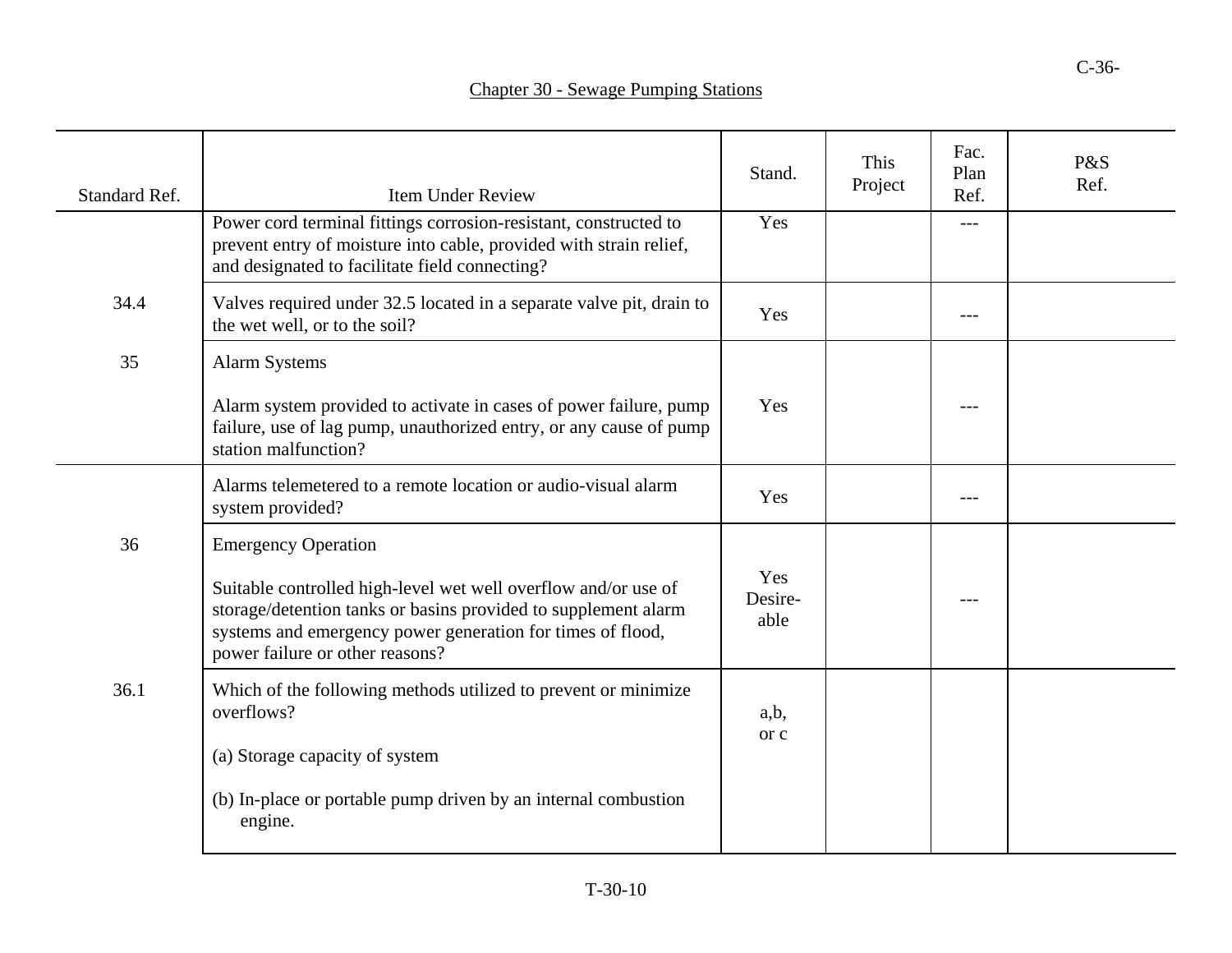| Standard Ref. | <b>Item Under Review</b>                                                                                                                                                    | Stand. | This<br>Project | Fac.<br>Plan<br>Ref. | P&S<br>Ref. |
|---------------|-----------------------------------------------------------------------------------------------------------------------------------------------------------------------------|--------|-----------------|----------------------|-------------|
|               | (c) Two independent public utility sources or engine-driven<br>generating equipment.                                                                                        |        |                 |                      |             |
| 36.211        | Engine protection equipment capable of shutting down and<br>activating an alarm on site as provided in Section 35?                                                          | Yes    |                 | ---                  |             |
|               | Engine protective equipment monitors conditions of low oil<br>pressure and overheating, except for engines with splash<br>lubrication?                                      | Yes    |                 |                      |             |
| 36.212        | Engine of adequate rated power to start and continuously operate<br>all connected loads?                                                                                    | Yes    |                 | ---                  |             |
| 36.213        | Type of fuel adequate for cold weather conditions expected?                                                                                                                 | Yes    |                 | ---                  |             |
| 36.214        | Engine located above grade with adequate ventilation of fuel<br>vapors and exhaust gases?                                                                                   | Yes    |                 | ---                  |             |
| 36.215        | Instructions provided for all emergency equipment indicating need<br>for regular starting and running at full loads?                                                        | Yes    |                 | ---                  |             |
| 36.216        | Emergency equipment protected from damage at the restoration of<br>regular electrical power?                                                                                | Yes    |                 | $---$                |             |
| 36.221        | Engine-driven pumps meet design pumping requirements unless<br>storage capacity is available for excess flows, with pumps<br>designed for anticipated operating conditions? | Yes    |                 |                      |             |
| 36.222        | Engine and pump equipment to provide automatic start-up and<br>operation?                                                                                                   | Yes    |                 | $---$                |             |
|               | Manual start-up also provided?                                                                                                                                              | Yes    |                 | $---$                |             |
|               |                                                                                                                                                                             |        |                 |                      |             |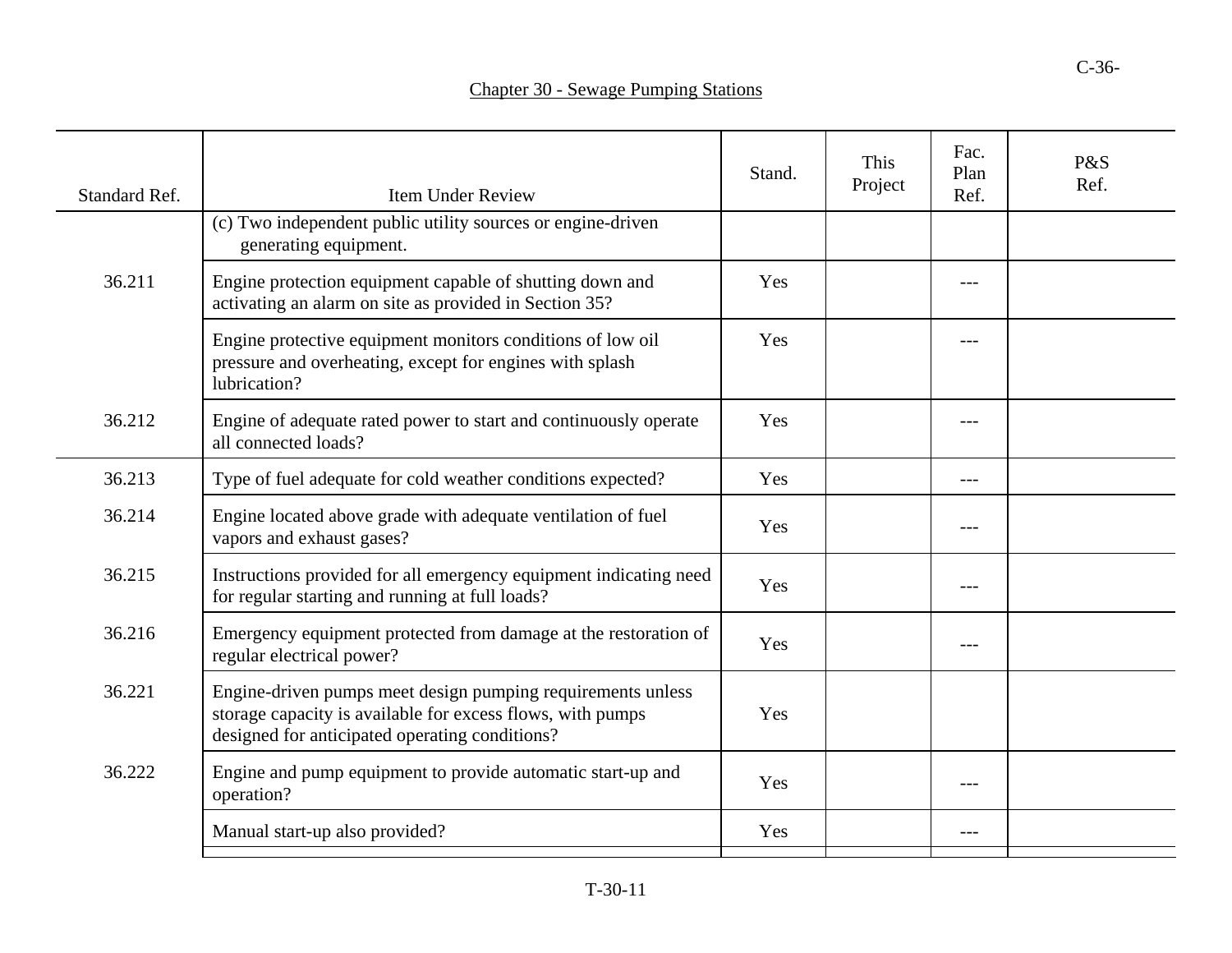| Standard Ref. | <b>Item Under Review</b>                                                                                                              | Stand. | This<br>Project | Fac.<br>Plan<br>Ref. | P&S<br>Ref. |
|---------------|---------------------------------------------------------------------------------------------------------------------------------------|--------|-----------------|----------------------|-------------|
|               | Where manual start-up and operation justified, storage capacity,<br>and alarm system meet 36.223?                                     | Yes    |                 | ---                  |             |
| 36.223        | Where engine-driven pumping equipment is portable, sufficient<br>storage capacity is provided?                                        | Yes    |                 | $- - -$              |             |
| 36.231        | Generating unit size adequate for pump motor starting current and<br>for lighting, ventilation, and other auxiliary equipment?        | Yes    |                 | $---$                |             |
|               | Operation of only one pump during periods of auxiliary power<br>supply adequately justified?                                          | Yes    |                 | $---$                |             |
| 36.232        | Special sequencing controls provided to start pump motors, unless<br>generating capacity available to start all pumps simultaneously? | Yes    |                 | ---                  |             |
|               | Automatic and manual start-up and load transfer provided?                                                                             | Yes    |                 | $---$                |             |
|               | Generator protected from damaging operating conditions?                                                                               | Yes    |                 | ---                  |             |
|               | Where manual start-up and transfer justified, storage capacity and<br>alarm system meet 30.233?                                       | Yes    |                 | $---$                |             |
| 36.233        | Where portable generating equipment or manual transfer<br>provided, sufficient storage capacity is provided?                          | Yes    |                 |                      |             |
|               | Special electrical connections and double-throw switches<br>provided for connecting portable generating equipment?                    | Yes    |                 | $---$                |             |
| 37            | Instructions and Equipment                                                                                                            |        |                 |                      |             |
|               | Complete set of operational instructions provided? (to be included<br>in O&M manual)                                                  | Yes    |                 | $---$                |             |
|               |                                                                                                                                       |        |                 |                      |             |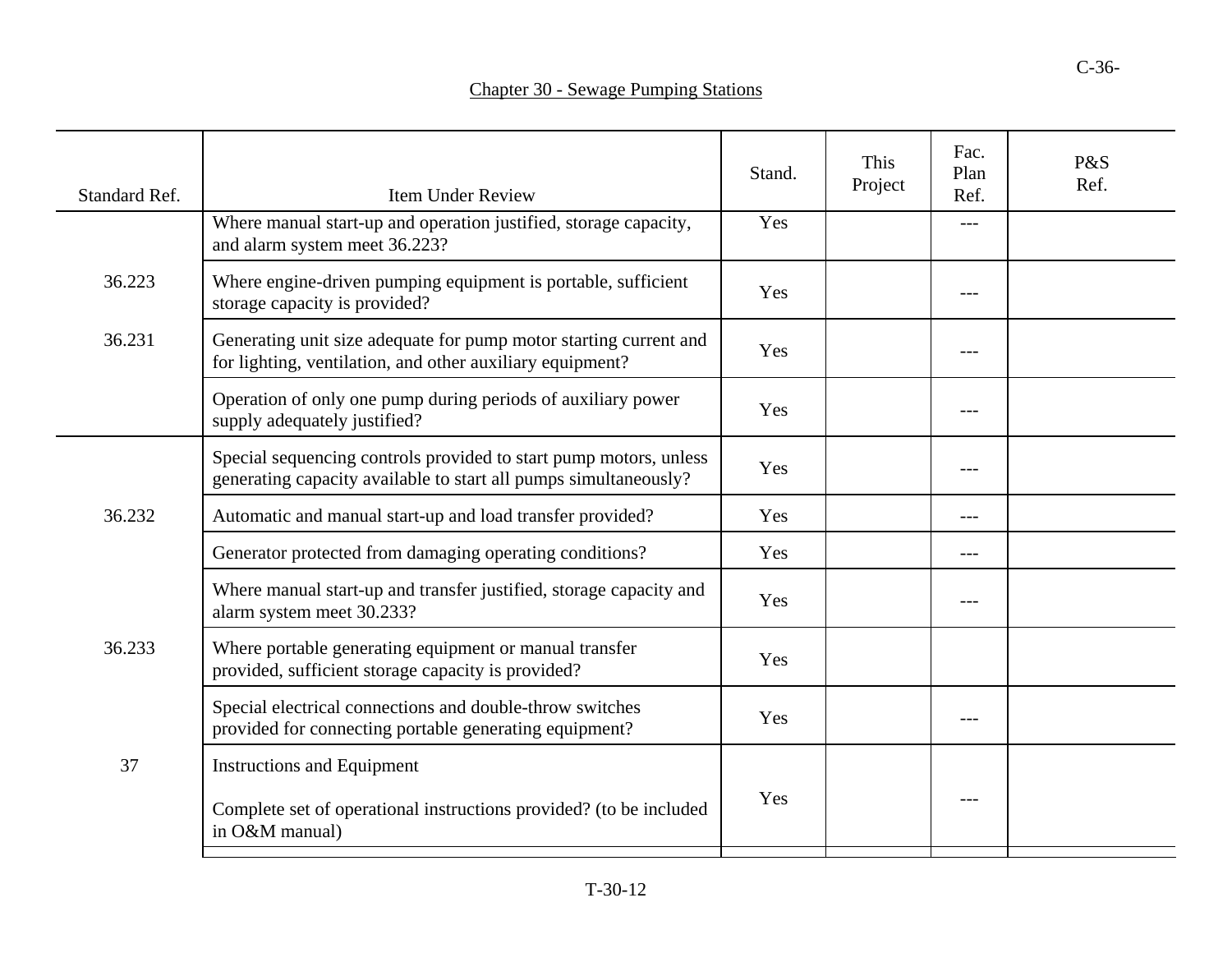| <b>Chapter 30 - Sewage Pumping Stations</b> |  |
|---------------------------------------------|--|
|---------------------------------------------|--|

| Standard Ref. | <b>Item Under Review</b>                                                                                                     | Stand.     | <b>This</b><br>Project | Fac.<br>Plan<br>Ref. | P&S<br>Ref. |
|---------------|------------------------------------------------------------------------------------------------------------------------------|------------|------------------------|----------------------|-------------|
| 38            | Force Main                                                                                                                   | 2.0<br>fps |                        | 3.6                  | $---$       |
| 38.1          | Min. velocity at design average flow?                                                                                        |            |                        |                      |             |
| 38.2          | Automatic air relief valves at high points?                                                                                  | Yes        |                        | ---                  | $---$       |
| 38.3          | When entering gravity sewer, force mains at a point not more than<br>2.0 ft. above flow line of receiving manhole?           | Yes        |                        | $---$                |             |
| 38.4          | Force main and fittings designed to withstand normal pressure and<br>pressure surges?                                        | Yes        |                        | $---$                |             |
| 38.5          | Force main near streams or for serial crossings meet requirements<br>of Sections 27 and 28?                                  | Yes        |                        |                      |             |
| 38.6          | Design valve used for "C" in Hazen-Williams formula?<br>$(*100$ for unlined iron or stell)                                   | $120*$     |                        | $- - -$              |             |
| 38.7          | Min. horizontal separation between water mains and san. sewer<br>force mains?                                                | 10 ft.     |                        |                      |             |
|               | Min. vertical separation between outside of force main and outside<br>of water main when crossing water mains?               | 18 in.     |                        |                      |             |
|               | At crossings of water mains, one full length of water pipe located<br>so both joints as far from the force main as possible? | Yes        |                        | ---                  |             |
| 38.8          | Force main properly identified where necessary?                                                                              | Yes        |                        | $---$                |             |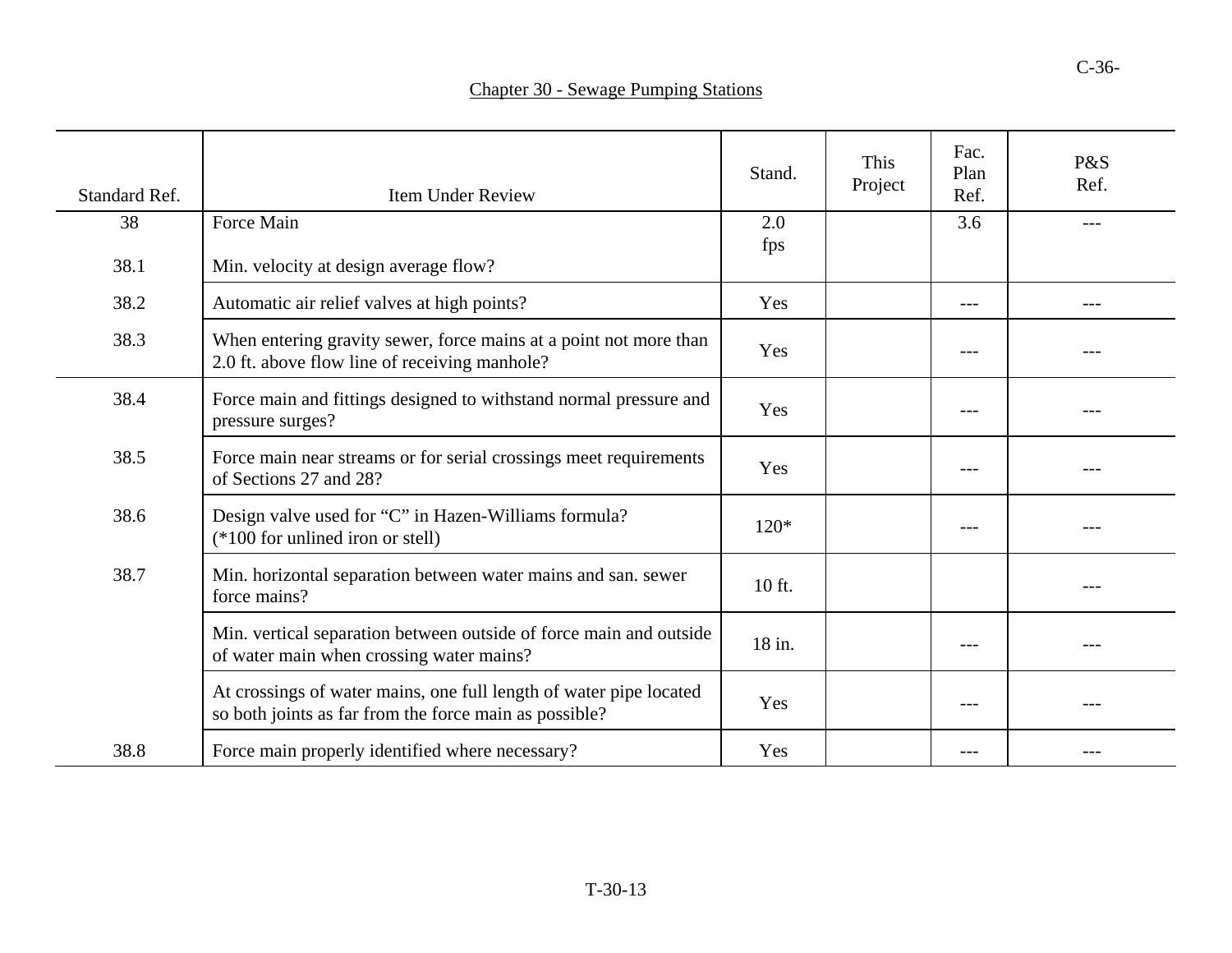| Remarks - Explanations/Justifications for Departures from Standards |  |  |
|---------------------------------------------------------------------|--|--|
|                                                                     |  |  |
|                                                                     |  |  |
|                                                                     |  |  |
|                                                                     |  |  |
|                                                                     |  |  |
|                                                                     |  |  |
|                                                                     |  |  |
|                                                                     |  |  |
|                                                                     |  |  |
|                                                                     |  |  |
|                                                                     |  |  |
|                                                                     |  |  |
|                                                                     |  |  |
|                                                                     |  |  |
|                                                                     |  |  |
|                                                                     |  |  |
|                                                                     |  |  |
|                                                                     |  |  |
| $T-30-14$                                                           |  |  |